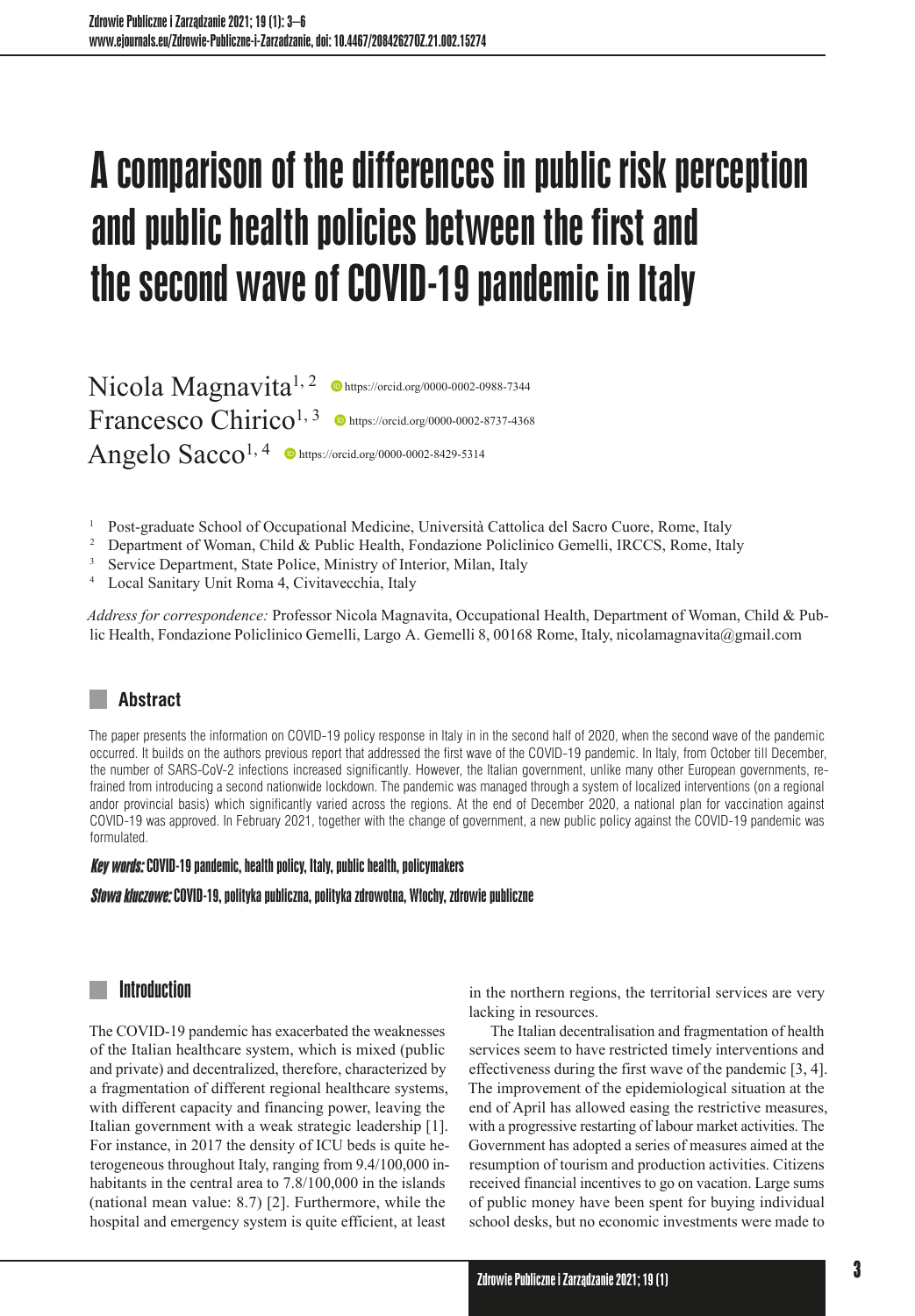#### Daily New Cases



improve public transport, infrastructure, and local health services [3]. Moreover, despite the Technical Scientific Committee established by the Ministry of Health called for caution, a number of medical experts interviewed by media supported the feeling that the pandemic was close to being resolved. In times of pandemic, mass media play on both the level of knowledge and the feelings of the general public, and public perception of health risk plays a key role in the adoption of healthy behaviours in compliance with the safety measures impose by Governments and policymakers [4]. But more relevant to public health is that the media, through public opinion, influence governments. Thus, the relaxation of lockdown measures, in place since March 2020, resulted in the resurgence of COVID-19 cases.

## Second wave of the pandemic COVID-19 in Italy

In the second half of August (on 21 August), almost a thousand new cases of infection were registered  $(n = 947)$ , being the highest number after the end of the first wave, and, since 1 October 2020, more than two thousand new cases were registered every day. As shown in Table 1, on 13 October 2020 the COVID-19 contagion curve had a rapid rise with 5,913 new daily cases [5].

The second wave in Italy peaked on 13 November 2020 with 40,896 new daily cases. On 03 December 2020, daily deaths peaked 993. The less stringent measures carried out in the face of the second wave by Government and regions lowered the curve but without flattening it. On 28 December 2020, Italy reported the lowest daily COVID-19 cases  $(n = 8,583)$  since the mid-October (on 14 October, 7,331 daily cases). Since that, the curve of new daily cases has remained stable. On 25 February, however, 19,875 new daily infections were the beginning of a curve with a current tendency to growth, which is probably that of the third wave, caused likely by a relaxation of preventive measures and the diffusion of apparently more transmissible viral strains [5].

#### Action taken in health care system and economy

During the first wave, the public health policies were imposed by the Central Government in all the country with Decrees of the President of the Council, amid the tension and conflicts arising between Regions and Government. Therefore, as restriction measures adopted during the first generalized lockdown were severe, leading to negative psychological and economic outcomes on vulnerable strata of the population, in the second half of 2020, there was a gear change in public health strategies, with an attempt to coordinate the actions of Government, Ministry of Health and the Regions [6, 7].

Differently from the first wave, during the second wave, Regions were enabled to take "data-driven" and targeted measures on the basis of the local curve trends. In this way, Regions were allowed to enhance stricter measures than those established at national level. The Italian Ministry of Health, coordinated by the Technical Scientific Committee, assigned a dynamic risk score to each of twenty Italian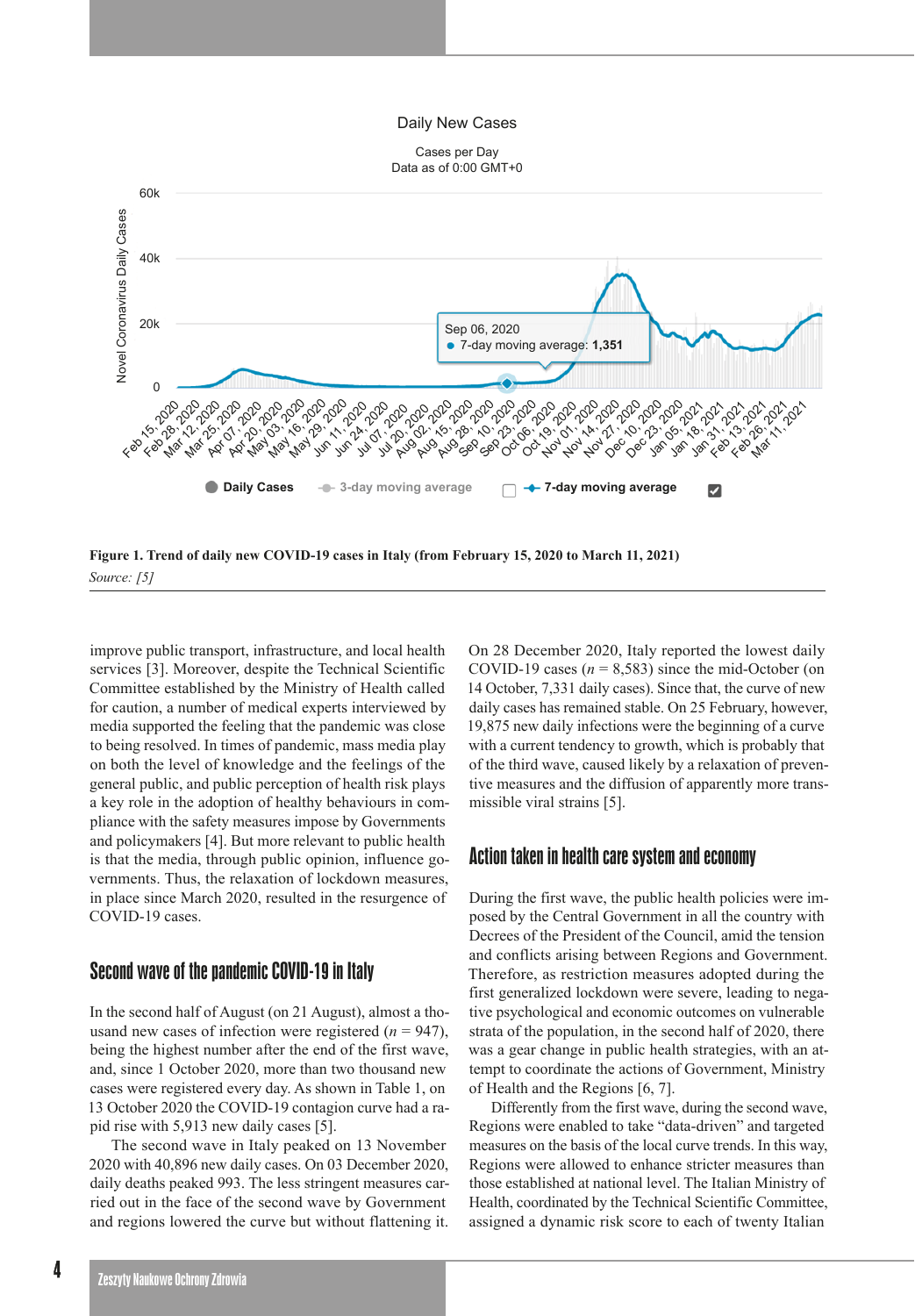regions, on the basis of the COVID-19 data transmitted by each Region. This risk score was substantially based on the local transmissibility of SARS-CoV-2 and on the strength of the regional healthcare system. These different risk scenarios (yellow, orange and red flags) were associated, therefore, with increasingly restrictive measures, from the lowest (yellow) to the highest (red) risk band. In "red" regions, the Government required a full lockdown based on restrictions to individual mobility and closure of schools and public/private events; in "orange" regions a partial lockdown, and in "yellow" regions, people had to wear protective mask against droplets of the coronavirus into the air and respect social distancing [8, 9].

Throughout 2020, the Italian government allocated a lot of funds to support the workers and business during the time of pandemic and lockdowns. The blocking of layoffs and the granting of economic benefits have so far mitigated the effects of the economic and social crisis caused by the pandemic. The Redundancy Fund (Cassa Integrazione Guadagni, CIG), for instance, aimed to help the factories in financial difficulties, by relieving them from the costs of unused workforce, supporting as well as those workers that might lose part of their income.

The Italian government took also measures for supporting family and working parents (bonus for babysitting services, parental leave, telecommuting, economic support for schools), social safeguards measures (e.g. education for disabled students, and emergency income for families with disabled members), tax subsidies, income protection including emergency income.

## Public opinion

In Italy, the transition from the first to the second wave of the COVID-19 pandemic was preceded by a significant change in public opinion [1] and the euphoria generated by the feeling that, after three months of strict lockdown, the epidemic was over [2].

During the second wave, the Italian government attempted to save lives while preserving the economy as much as possible. This led to disagreement concerning the new restrictions in economic activities. On 20 October 2020, the Ipsos polls showed a balance between people in favour and against a new generalized lockdown, with two thirds of citizens not expecting lockdown [10]. The public opinion was split in two parts: on the one hand, those most economically affected by the pandemic (e.g., traders, restaurateurs, entertainment workers, tourism workers, workers in non-competitive sports and leisure activities) expressed the need to plan – albeit in safety – the reopening of economic activities, and, therefore, protested severely due to an uncertain and rapidly changing system of closure and re-opening of the activities. On the other hand, the majority of people, including industrial and tertiary workers, showed a more prudent attitude. As in the first wave, the formation of the public opinion was completely delegated to the media, including messages from authorities on appropriate healthy behaviours, and inconsistent interventions by influential people, public health experts

and medical doctors. However, the institutional websites of the Ministry of Health and the National Institute of Health have continued to inform citizens with clear models and action scenarios, by updating the content with evidence- -based, evolving, knowledge.

# Influence and cooperation within the EU

In Italy, after the 2008 economic crisis, the spending review imposed by European Union led to shortage of healthcare personnel and closure of healthcare facilities to rationalize the national expenditure. Therefore, Italy's wealthiest regions, like Lombardy, financed private healthcare structures, weakening the public territorial primary care system. Indeed, few private hospitals in Italy (less than 10%) have accident and emergency services, since most private hospitals concentrate on profitable services [11]. Furthermore, in Italy the primary care system is fragmented and difficult to manage and with an aging workforce which is a further barrier to change in the culture of care [11]. In July 2020, a reinforcement of the Italian healthcare system was announced to tackle the emergency situation, with an European Investment of the EU Bank of €2 billion loan covering around two-thirds of the resources needed for the operations contained in a decree for revival of the healthcare system [12]. In the meanwhile, overall spending on health care, both at national and regional levels, has been significantly increased. The shortage of healthcare workers has been addressed with the recruitment of retired workers. Healthcare facilities and hospitals have suspended ordinary care activities when needed on the basis of the curve of contagions. Hotels and residential structures have been utilized for people in need of isolation at local level. Testing and tracing have been enhanced during the second wave, with an increasingly number of daily swabs. Mandatory health surveillance programs were enacted in high-risk sectors (e.g. healthcare, police, etc.) and voluntary swabs and serological testing programs were carried out in all other occupational categories.

The way in which the European Community has treated the procurement of vaccines for all Member States and the great work of the EMA (European Medicines Agency) in the timely approval of available vaccines (without derogating from safety standards) have contributed to strengthening the perception of a more united and cohesive Europe among EU citizens. Moreover, the EU have pledged over  $\epsilon$ 2.2 billion to COVAX, the global initiative aimed at ensuring equitable access to COVID-19 vaccines and are supporting vaccination campaigns in partner countries. This increased the perception of cooperation within the EU and the international solidarity in general, as a hope for containing the COVID-19 pandemic [13].

## The beginning of 2021

On 17th December 2020, a national plan for a mass vaccination program against COVID-19 was approved. According